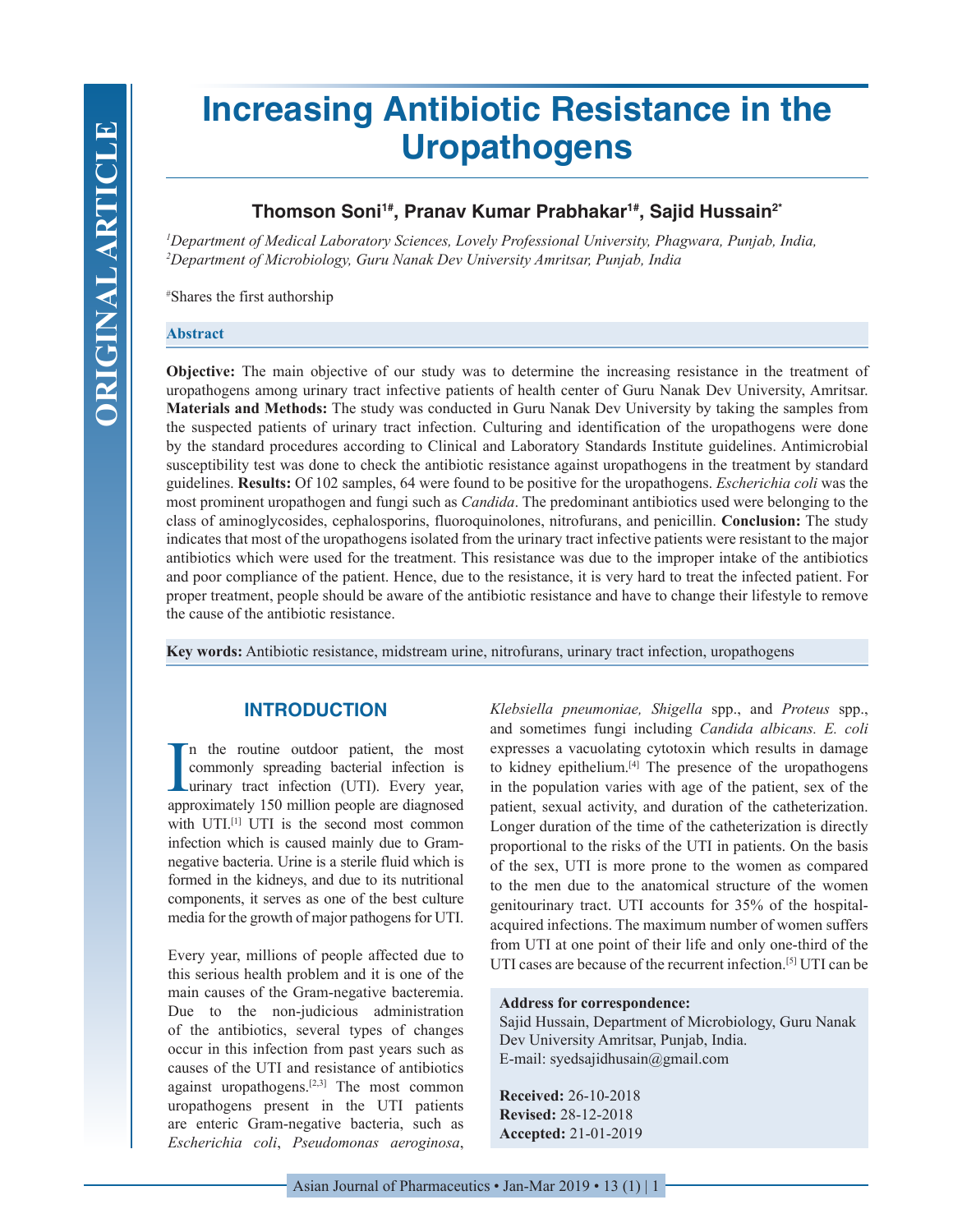treated by the antibiotics, but nowadays it is one of the most common antibiotic-resistant infections. There are a number of factors responsible for the resistance of infection against antibiotics such as improper intake of the broad spectrum of antibiotics, long duration of hospitalization, insufficient health care, and immunosuppressant.<sup>[6,7]</sup> UTI is manifested by painful urination with burning sensation, abdominal pain, lower back pain, cloudy urine, and blood in the urine.

In today's era, the resistance of antibiotics against most of the uropathogens becomes one of the major concerns which occurs globally. From the past 10 years, this problem of the antibiotic resistance increased five-fold.[8,9] The result of a large number of antibiotic resistances against uropathogens is due to not proper intake of antibiotics as per subscription or poor compliance of patient. In today's era, due to Amp C enzymes and extended spectrum of beta-lactamase, resistance of fluoroquinolones against uropathogens such as *Klebsiella* and *E. coli* has been developed day to day.[10,11] On molecular basis, the resistance is due to some genetic particles such as transposons, plasmids, and integrons. They play a very vital role to increase the power of the resistance. As the continuous increase in the antibiotic resistance, remaining antimicrobial drugs have a higher likelihood of causing unwanted side effects such as gastrointestinal distress, kidney-related problems, nausea, and vomiting.

## **MATERIALS AND METHODS**

Urine contains a variety of fluids, salts, and waste products. In healthy individual, the urine acts as a sterile fluid which is devoid of any kind of bacterial species. UTI gives a detail account of the condition in which there are microorganisms entrenched and reproduced asexually within the urinary tract. Various methods and materials are employed to the bacteriological study of these samples.

#### **Specimen Collection**

The specimen used for microbiological analysis is midstream urine sample, collected early morning. This sample is collected in sterile, wide-mouthed container. The samples were collected from the Health Center of Guru Nanak Dev University. Proper record of all the samples collected throughout the study was maintained. Required precautions were taken while collecting the sample, as well as for further analysis of the samples.

#### **Isolation of UTI Ccausing Microorganisms**

The urine sample brought from health center was immediately plated on MacConkey Agar Medium (HiMedia Lab. Pvt. Ltd. Mumbai) for isolation of various uropathogens.[12] Inoculated plates were under incubation of 24 h at 37°C. Results were recorded after incubation as lactose-fermenting/non-lactosefermenting isolates and colony-forming Units/ml. The suspected samples were preserved, and along with this, the biochemical analysis was carried out.

#### **Isolation of Pathogenic Bacteria**

Identification was done by performing the following tests:

- Gram staining
- Eosin methylene blue test
- SIM agar test
- Methyl red
- Triple sugar iron test
- Voges–Proskauer test.

#### **Sensitivity Test**

After the confirmation of bacteria, various antibiotics were checked on the specific medium called Mueller Hinton medium (MHA) [Table 1].<sup>[13]</sup> Sterile Mueller-Hinton Agar is poured into Petri plates kept on the leveled surface. The depth of the medium should be 4 mm. After the medium has solidified, plates were dried for 30 min in an incubator to remove excess moisture from the surface. MHA is the microbiologically growth medium that is commonly used for antibiotic sensitivity testing.[14,15] Disk diffusion method was adopted by placing an antibiotic disk on the spread-cultured MHA Petri plates and incubated at 37°C for 24 h. Zone of inhibition was observed after the incubation.

## **RESULTS**

Different types of Gram-negative bacteria were isolated and confirmed by Gram staining and other biochemical tests. The major cause of UTI identified by these tests is *E. coli*. The antibiotic susceptibility test was done for all the isolates by Kirby–Bauer method or disk diffusion method

| Table 1: Antimicrobial classification used in the study |                                                                                                          |  |  |
|---------------------------------------------------------|----------------------------------------------------------------------------------------------------------|--|--|
| Group name                                              | Name of the antimicrobials                                                                               |  |  |
| Aminoglycosides                                         | Amikacin, Gentamicin, Kanamycin, Streptomycin, Tobramycin, Nitilin                                       |  |  |
| Cephalosporins                                          | Cefixime, Cefepime, Cefoperazone/Sulbactam, Ceftazidime                                                  |  |  |
| Fluoroguinolones                                        | Ciprofloxacin, Norfloxacin, Ofloxacin, Lomefloxacin, Nalidixic acid                                      |  |  |
| Penicillin                                              | Amoxicillin, Ampicillin, Oxacillin, Aztreonam, Meropenem, Piperacillin/Tazobactam, Amoxicillin/Sulbactam |  |  |
| <b>Others</b>                                           | Lincomycin, Minocycline, Nitrofurantoin, Chloramphenicol, Trimethoprim                                   |  |  |

Asian Journal of Pharmaceutics • Jan-Mar 2019 • 13 (1) | 2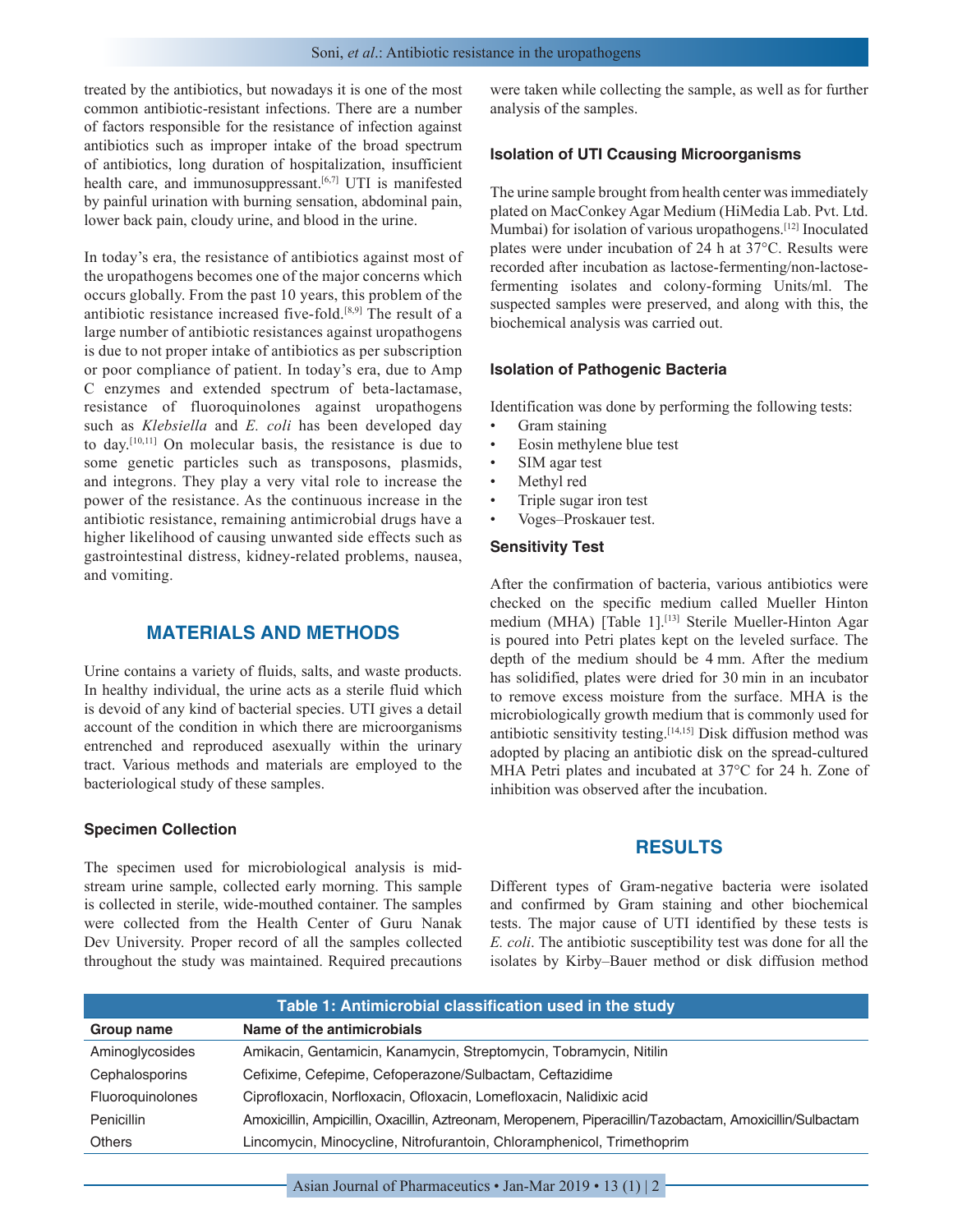## **Table 2:** Uropathogens isolated from the samples

| <b>Organisms isolated</b> | Percentage |
|---------------------------|------------|
| Escherichia coli          | 51         |
| Pseudomonas aeruginosa    | 5          |
| Klebsiella spp.           | 4          |
| Candida spp.              | 2          |
| <i>Proteus</i> spp.       |            |
| Shigella spp.             |            |
|                           |            |

| Table 3: Antimicrobial resistance pattern |                                                                                                                      |                                         |  |  |
|-------------------------------------------|----------------------------------------------------------------------------------------------------------------------|-----------------------------------------|--|--|
| <b>Antibiotics class</b>                  | <b>Antibiotics</b>                                                                                                   | Resistance (%)                          |  |  |
| Aminoglycosides                           | Amikacin<br>Gentamicin<br>Kanamycin<br>Streptomycin<br>Tobramycin<br><b>Nitilin</b>                                  | 83<br>84<br>83<br>83<br>85<br>82        |  |  |
| Cephalosporin                             | Cefixime<br>Cefepime<br>Cefoperazone/sulbactam<br>Ceftazidime                                                        | 84<br>92<br>82<br>100                   |  |  |
| Fluoroquinolones                          | Ciprofloxacin<br>Norfloxacin<br>Ofloxacin<br>Lomefloxacin<br>Nalidixic acid                                          | 84<br>81<br>81<br>85<br>84              |  |  |
| Penicillin                                | Amoxicillin<br>Ampicillin<br>Oxacillin<br>Aztreonam<br>Meropenem<br>Piperacillin/Tazobactam<br>Amoxycillin/Sulbactam | 79<br>100<br>78<br>84<br>81<br>88<br>80 |  |  |
| Others                                    | Lincomycin<br>Minocycline<br>Nitrofurantoin<br>Chloramphenicol<br>Trimethoprim                                       | 100<br>80<br>81<br>100<br>73            |  |  |

with commercially available disk (HiMedia) of Amikacin, Gentamicin, Kanamycin, Tobramycin, Streptomycin, Ciprofloxacin, Nalidixic acid, Ofloxacin, Norfloxacin, Amoxicillin, Ampicillin, Oxacillin, Amoxicillin/Sulbactam, Piperacillin/Tazobactam, Cefixime, Minocycline, Lincomycin, Erythromycin, Nitrofurantoin, Trimethoprim, and Meropenem.

Of 102 samples, 64 samples were found positive for uropathogens [Table 2]. Most of the samples were *E. coli* positive and were resistance to Amikacin, Gentamicin, Kanamycin, Tobramycin, Netillin, Streptomycin, Ciprofloxacin, Lomefloxacin, Nalidixic acid, Ofloxacin, Norfloxacin, Amoxicillin, Ampicillin, Oxacillin, Amoxicillin/ Sulbactam, Piperacillin/Tazobactam, Cefixime, Ceftazidime, Cefoperazone/Sulbactam, Tetracycline, Minocycline,

Lincomycin, Erythromycin, Nitrofurantoin, Trimethoprim, and Meropenem [Table 3].

## **DISCUSSION**

It has been argued that there is a direct relationship among susceptibility and specific medium for detection. As per susceptibility of different pathogens toward antibiotics indicated increasing resistance among fluoroquinolones, this has been occurred due to non-judicious administration of prescribed regimen and quantity. Some underdiagnosed samples for O157:H7 strain of *E. coli* may conclude the catastrophic outcome of the treatment.[16] Major presence of *E. coli* (O157:H7) and resistance toward generally recommended fluoroquinolones posed a blatant challenge to public health system.

In our record antibiotics (aminoglycosides, fluoroquinolones, cephalosporins, penicillin, and others) had shown complete resistance for most of the samples.[17,18] Therefore, it can be stated that disease control centers/primary care providers will have to look into the strategy again to combat increasing resistance pattern.

As we know that *E. coli* is a major threat in UTIs, we will have to control increasing resistance through surveillance and following cultural practices of samples of patients protecting our general health and economy (treatment) for resourcelimiting countries like India.

## **CONCLUSION**

This study provides an overview about the antibiotic-sensitive patterns and increasing antibiotic resistance against the most commonly used antibiotics for the treatment of UTI. To treat the patients in the early stage of the UTI, it is mandatory to know the causative agent and its antibiotic susceptibility. After knowing these two factors, patient is able to choose correct drug for the treatment. To reduce the emergence spread antimicrobial resistance, patient should have to take the antimicrobials in careful and appropriate manner or there is need to give the awareness to the people about the hazardous effect of the antimicrobial resistance and inappropriate antimicrobial use through public health organization campaigns. We should also have to take the antimicrobials by the prescription of the doctor after proper checkup. Reduction of antibiotic resistance leads to the easy and proper treatment.

## **REFERENCES**

1. Manjunath GN, Prakash R, Annam KS. Changing trends in the spectrum of antimicrobial drug resistance pattern of uropathogens isolated from hospitals and community patients with urinary tract infections in Tumkur and